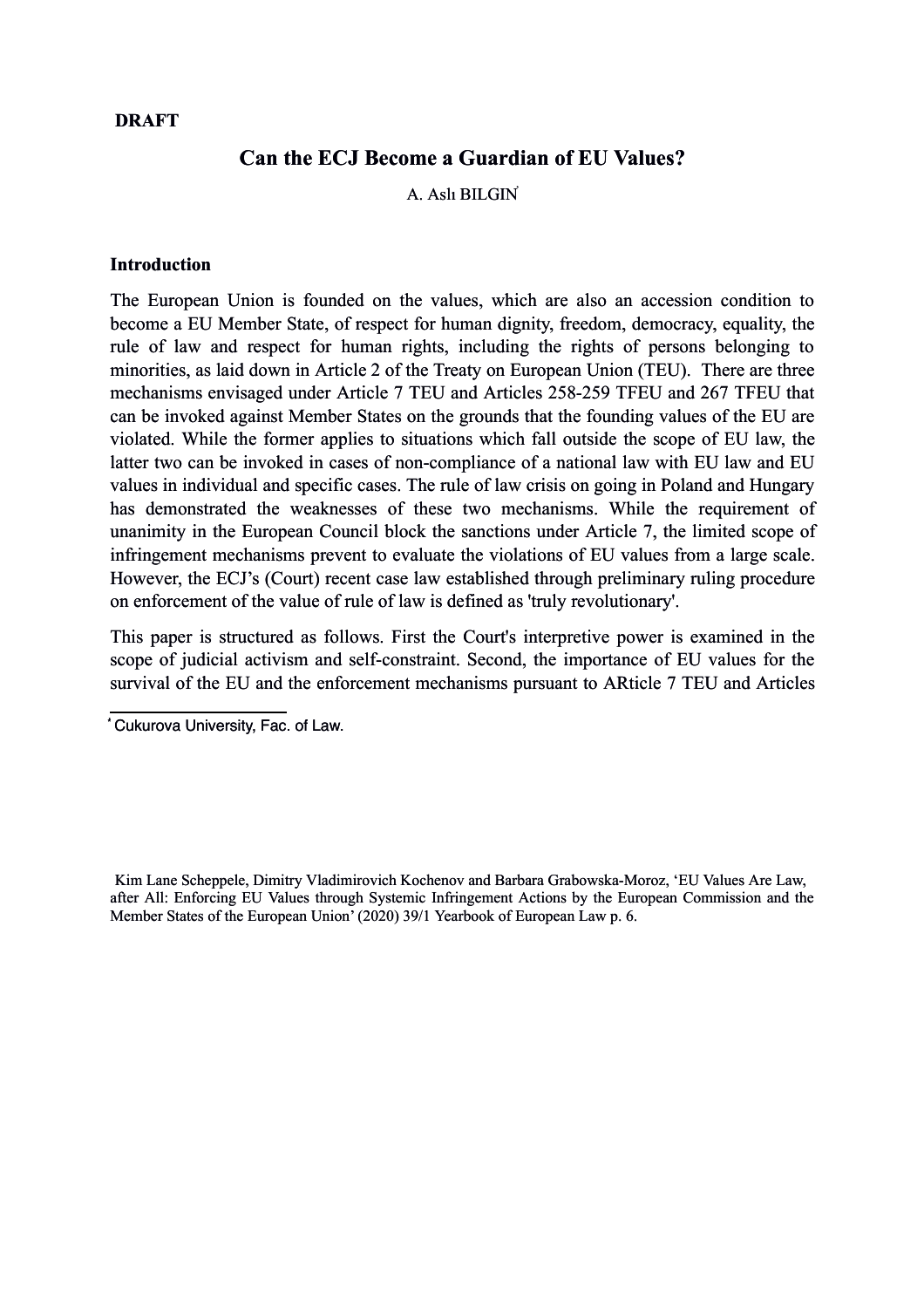267 and 258-259 TFEU are analyzed by taking their weaknesses into account. Finally, it is discussed if the preliminary ruling procedure and the infringement mechanism could become effective in protecting the Union values within the context of teleological interpretation method for the former and interim measures for the latter on the grounds of Article 2 read in conjuction with Articles 49 TEU, 3TEU and 4(3)TEU.

# **The Court and Its Creative Jurisprudence: An Overview**

The European Union is an international organization which differs from others because of its supranational features which are independent institutions, autonomous decision-making, and the enforceable rights and obligations given to individual[s](#page-1-0) . Actually, these features also provide *sui generis* nature to the EU and distinguish it from international law perspective. If today there exists European Union Law, it is a result of constitutionalisation of the EU Treaties by the Court through its case-law on the basis of these features.

The principles of direct effect and the primacy were the starting point of the constitutionalisation process of the Treaties which were declared by the Court in famous *Van Gend en Loos* and *Costa/ENEL* decisions. These two judge-made principles have paved the way for the Court to ensure not only the enforcement of EU law by individuals but also the uniform application of it in all Member States. After founding these main principles, the Court has begun to enrich EU law with more constitutional characteristics through recognizing the Treaties as the basic constitution. The first step was increasing the powers of the European Parliament in the institutional structure of the EU. While the consultative powers of the EP became obligatory in *Isoglucose[1](#page-1-1)* , the EP, contrary to the text of ex Article 173 EC, was entitled as litigant in actions for annulment in view of the principles of the rule of law<sup>[2](#page-1-2)</sup> and institutional balance<sup>[3](#page-1-3)</sup> in the EU<sup>4</sup>. Furthermore, state responsibility for compliance

<span id="page-1-1"></span>1 Case 138/79, Roquette Freres SA/Council, ECLI:EU:C:1980:249.

<span id="page-1-2"></span>2 Case 294/83, Parti ecologiste "Les Verts"/European Parliament, ECLI:EU:C:1986:166.

<span id="page-1-3"></span>3 Case 70/88, European Parliament/Council (Chernobyl), ECLI:EU:C:1990:217.

<span id="page-1-0"></span>Koen Lenaerts, Constitutional Law of the European Union, Thomson, Sweet and Maxwell, 2005, p. 12.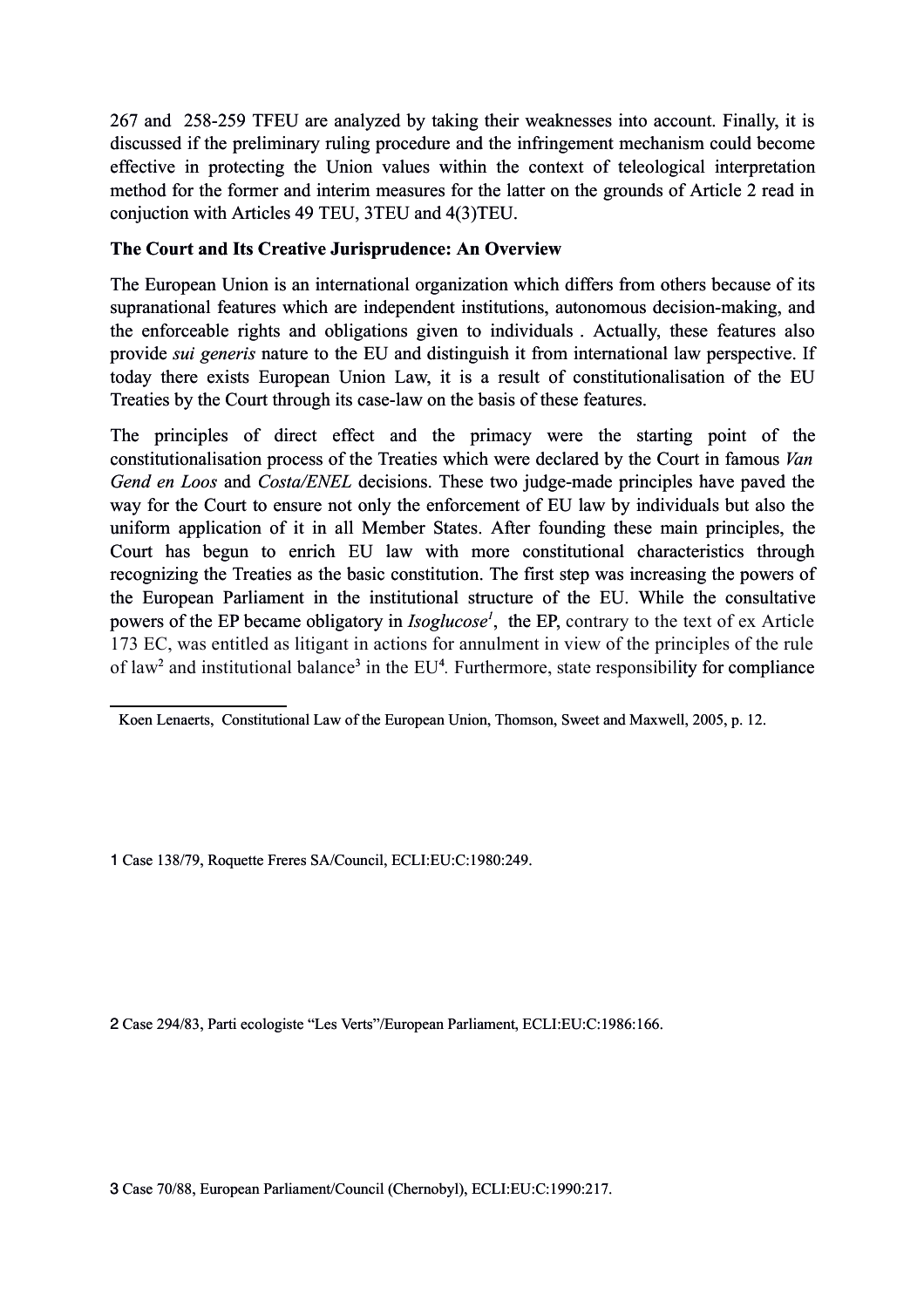with EU law was declared by the Court in *Francovich<sup>[5](#page-2-0)</sup>* on the grounds that it was inherent in the European legal order without any explicit foothold in Treaties.

The protection of fundamental rights was the second step taken on the way to the constitutionalisation process of the EU law. Despite the lack of competence given to the EU on the protection of fundamental rights, it was put into EU's agenda in order to get approval for the principle of supremacy from some of EU Member States' constitutional courts at first. In time, the protection of fundamental rights has turned into a priority to transform the EU into a political union through Court's case-law<sup>[6](#page-2-1)</sup>. Similarly, the Court has extended its judicial competence to not only third pillar issues that the Treaty expressly excludes direct effect in

4 David T. Keeling, 'In Praise of Judicial Activism. But What Does It Mean?And Has the European Court of Justice Ever Practised It?' (1998), s. 520.

<span id="page-2-0"></span>5 Joined cases C-6/90 and C-9/90 Francovich, ECLI:EU:C:1991:428.

<span id="page-2-1"></span>6For a detailed analysis see, A. Aslı Bilgin, Öncelik İlkesi Kapsamında Avrupa Birliğinde Temal Hak Koruması, Ab Bakanlığı Yayınları 2013.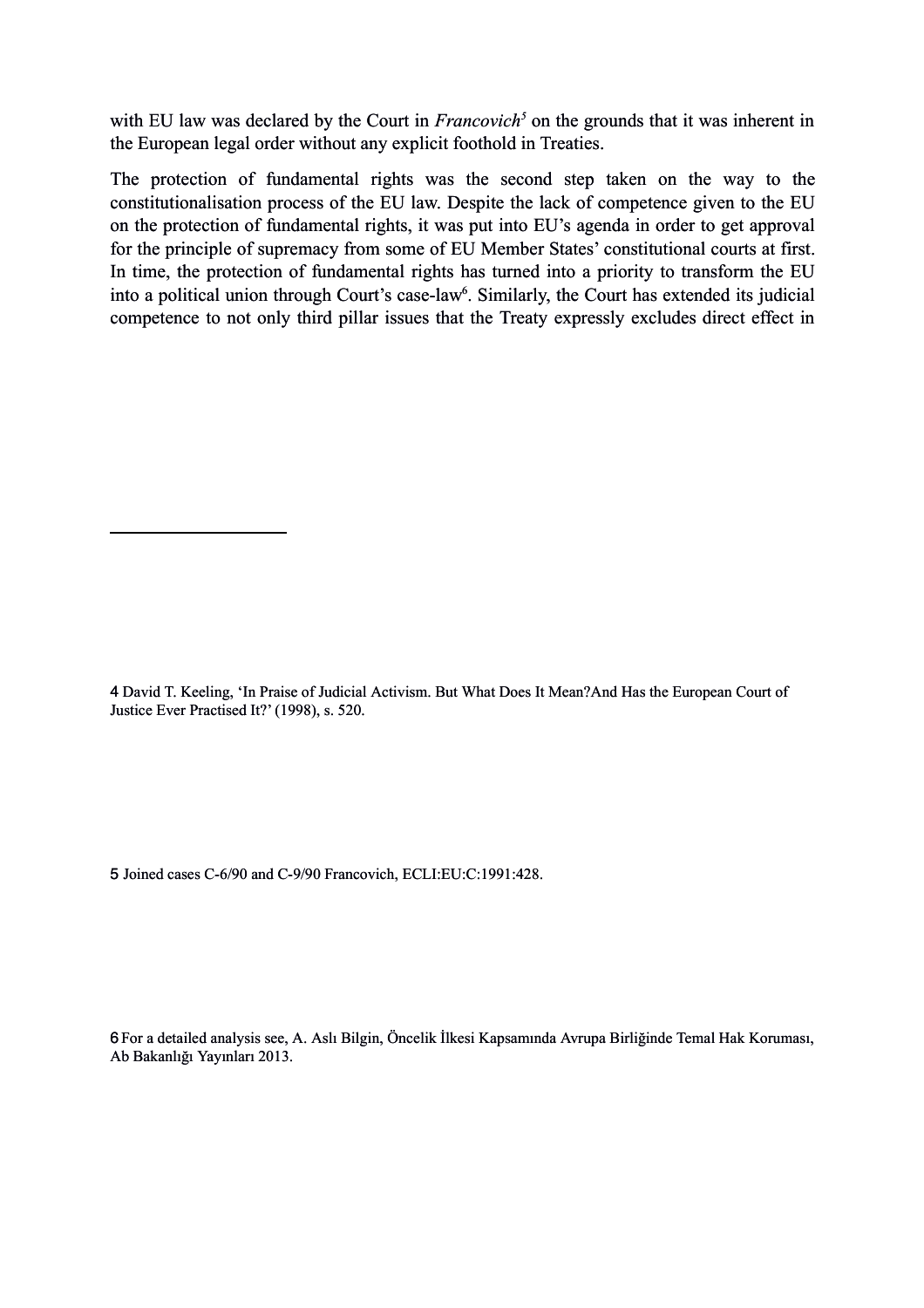relation to framework decisions<sup>[7](#page-3-0)</sup>, but also second pillar issues that the Court and its competence are excluded formally<sup>[8](#page-3-1)</sup>.

The acceptance of EU law as a new constitutional legal order has provided Court not only the justification to interpret the Treaties in a dynamic way in accordance with the EU's objectives but also to act as a constitutional court. However, the case-law regarding the functioning of the internal market<sup>[9](#page-3-2)</sup> as well as the scope of free movement rights with the notion of EU citizenship<sup>[10](#page-3-3)</sup> are the best examples of how the Court interprets the Treaties on establishing a European political union rather than purely economic integration.

Whereas the Court is seen as the "motor" of European integration due to these landmark judgments, they are also the reasons of labeling the Court as judicial activist for some. Indeed, although the Court and its landmark judgments have been criticized frequently on the basis of *contra legem*, *ultra vires* and the absence of foothold, the level of integration that the EU has reached today is a result of these disputed decisions. These judgements, on the other hand

<span id="page-3-0"></span>7 Case C-105/03, Criminal proceedings against Maria Pupino, ECLI:EU:C:2005:386.

<span id="page-3-1"></span>8 Case C-91/05, Commission of the European Communities v Council of the European Union, ECLI:EU:C:2008:288

<span id="page-3-2"></span>9 Case 8-74, Procureur du Roi v Benoît and Gustave Dassonville, ECLI:EU:C:1974:82; Case 120/78, Rewe-Zentral AG v Bundesmonopolverwaltung für Branntwein ECLI:EU:C:1979:42; Case C-55/94, Reinhard Gebhard v Consiglio dell'Ordine degli Avvocati e Procuratori di Milano ECLI:EU:C:1995:411; Case C-212/97 Centros Ltd v Erhvervs- og Selskabsstyrelsen ECLI:EU:C:1999:126; Case 196/87 Udo Steymann v Staatssecretaris van Justitie, ECLI:EU:C:1988:475.

<span id="page-3-3"></span>10 Case C-85/96 María Martínez Sala v Freistaat Bayern ECLI:EU:C:1998:217; Case C-184/99, Rudy Grzelczyk v Centre public d'aide sociale d'Ottignies-Louvain-la-Neuve ECLI:EU:C:2001:458.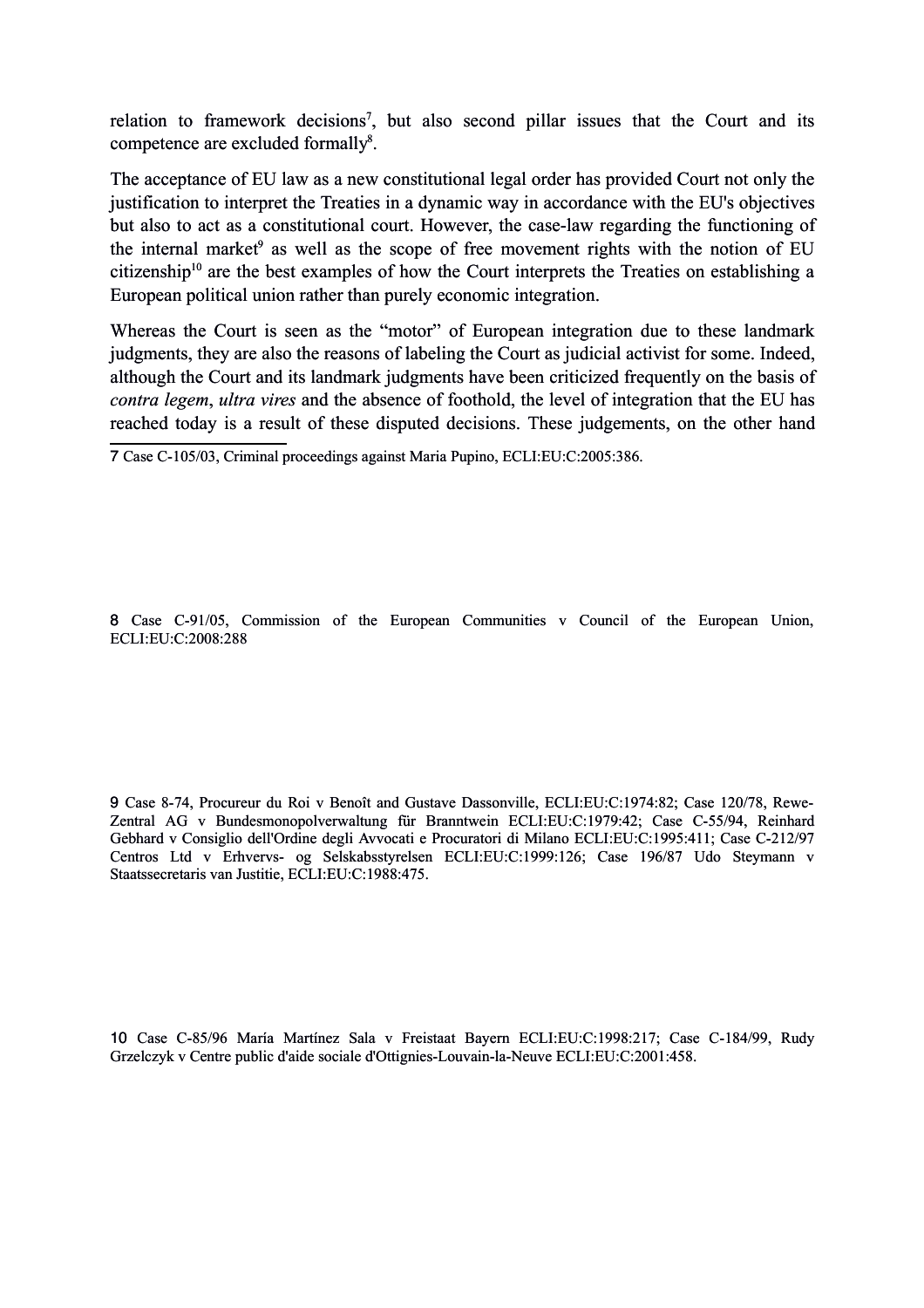have been transferred into the Treaties unanimously as a provision or a Declaration annexed to them. Therefore, this situation raises the discussions on whether the Court acts as a judicial activist or as it should be.

### **Judicial Activism or Legal Interpretation?**

As shown above, it is true that the Court has sometimes given its decisions beyond the wording of the Treaty provisions but it stems from the nature of EU Treaties which requires interpretation of the text. This requirement can be gathered under three reasons. First of all, the Treaties draw the framework to reach European integration, leaving details behind. Secondly, multilingualism in Treaties gives rise to complex legal translations to come up with a common meaning. Lastly, as Arnull explains Treaties are a result of diplomatic negotiations and text does not always provide an answer or a clear one<sup>[11](#page-4-0)</sup>. Actually, neither legislators nor the parties of an international treaty can predict every future scenario and provide for every possibility in the text<sup>[12](#page-4-1)</sup>. The judiciary, on the other hand, could not refuse to settle a dispute because of a lack of a provision in the text instead of applying judicial law making. In this regard, Article 19 (3) TEU provides that the Court has a monopoly on interpretation of EU legal order in accordance with the Treaties. Therefore, it is Court's duty, given by the Member States, to interpret the Treaty in a way to answer the questions when the text is ambiguous by taking EU's aims and objectives in compliance with its authors' will into consideration<sup>[13](#page-4-2)</sup>. There is neither a provision nor a reference in the Treaties about interpretative methods of EU legal order, which makes the Court, in principle, free to choose the method that best fits $14$ .

<span id="page-4-1"></span>12 Ransford C. Pyle, Carol M. Bast, Foundations of Law: Cases, Commentary and Ethics, s. 94.

<span id="page-4-2"></span>13 Anthony Arnull, 'Judicial Activism and the ECJ: How Should Academics Respond?' in M. Dawson, B. De Witte and E. Muir (eds), Judicial Activism at the European Court of Justice (Cheltenham: Edward Elgar, 2013), 224.

<span id="page-4-0"></span><sup>11</sup> Anthony Arnull, 'The European Court and Judicial Objectivity: A reply to professor Hartley', (1996) (112) The Law Quarterly Review 413.

<span id="page-4-3"></span>Koen Lenaerts and Jose A Gutierrez-Fons, 'To Say What the Law of the EU Is: Methods of Interpretation and the European Court of Justice' (2014) 20(2) Columbia Journal of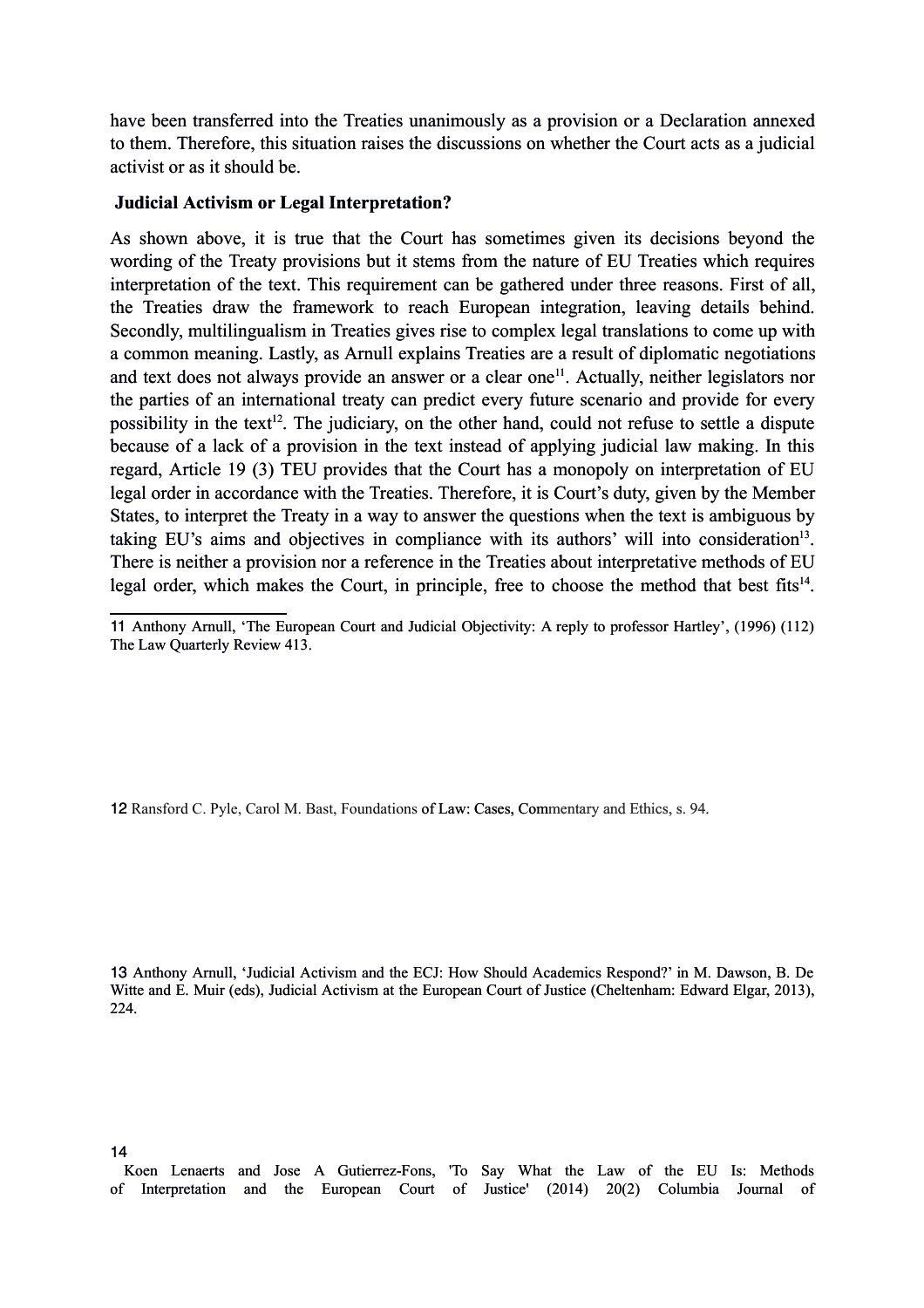However in its case-law, the Court put forward the rules that should be taken into consideration when EU law needs interpretation<sup>[15](#page-5-0)</sup>. Actually the interpretative methods followed by the Court, - literal interpretation, contextual interpretation and teleological interpretation- are not different from the ones applied in national and international legal order. Yet, the Court may attach specific normative importance to those methods due to the autonomy of EU legal order<sup>[16](#page-5-1)</sup>. Thus, contextual and teleological interpretation methods have taken a step forward among the others followed by the Court<sup>[17](#page-5-2)</sup> and the accusations against the Court for being judicial activist mostly based on the allegations of misuse of teleological method by interpreting the provisions of the Treaties contrary to the natural meaning of the words used. While Rasmussen entitles this activity as "revolting judicial behavior"<sup>[18](#page-5-3)</sup>, Hartley calls it as "judicial legislation"[19](#page-5-4). Yet, these criticisms are missing the point of the special

European Law 6.

<span id="page-5-0"></span>15

Ibid. p. 5.

<span id="page-5-1"></span>16

Koen Lenaerts and Jose A Gutierrez-Fons, 'To Say What the Law of the EU Is: Methods of Interpretation and the European Court of Justice' (2014) 20(2) Columbia Journal of European Law 6.

<span id="page-5-2"></span>17

Tobias Lonnquist, 'The Trend Towards Purposive Statutory Interpretation: Human Rights At Stake', (2003) Revenue Law Journal 23.

<span id="page-5-3"></span>18

<span id="page-5-4"></span>Hjalte Rasmussen, On law and Policy in the European Court of Justice: A Comparative Study in Judicial Policymaking (1986), p. 12.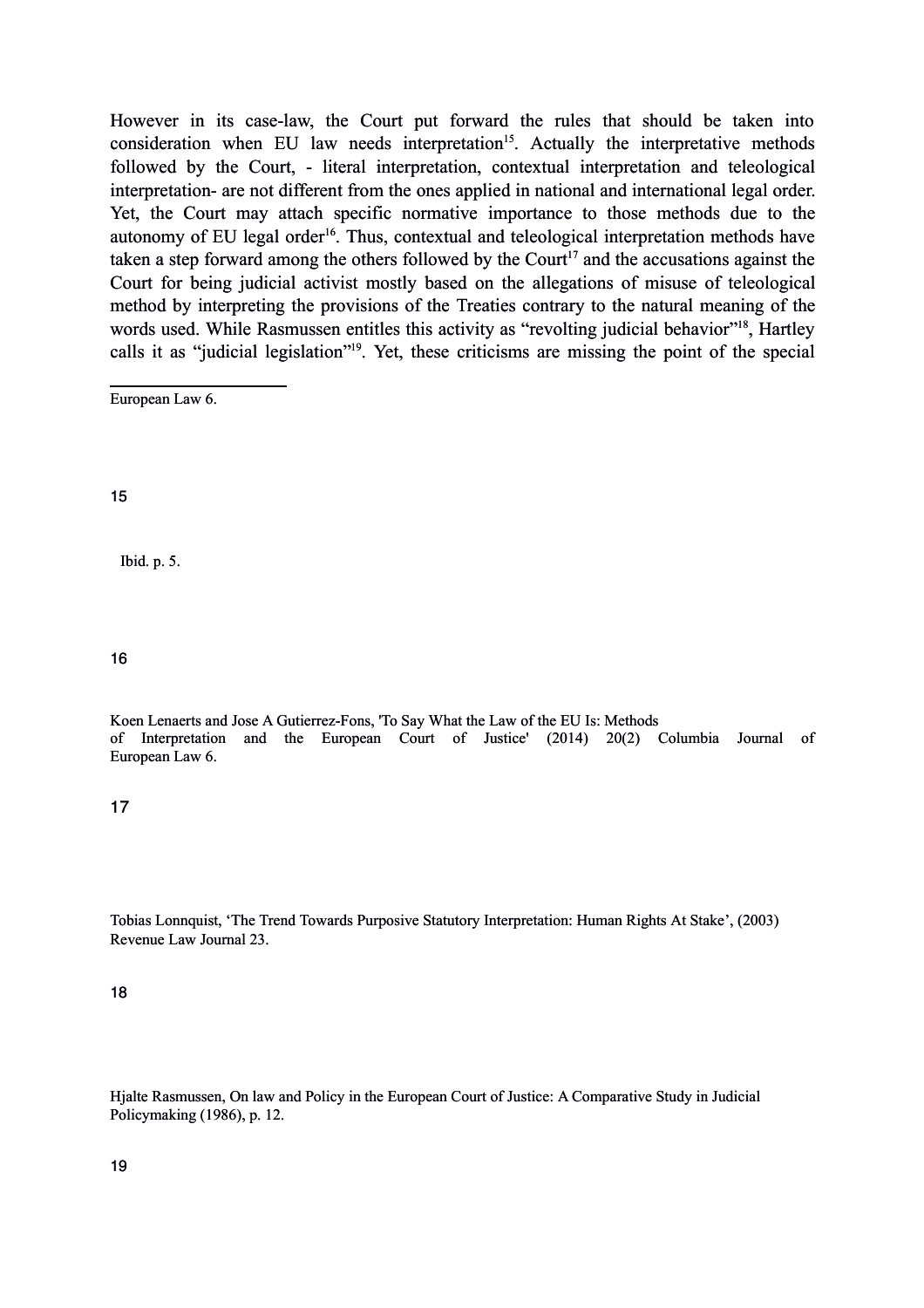character of EU Treaties and its legal order. As Pollicino clarifies, "The Court refers to the aims of the Community and to general principles of EC law, and Community judges sometimes find themselves compelled to interpret from the standpoint of the existential necessities of the Communities and ensure the maintenance of their capacity to function".<sup>[20](#page-6-0)</sup> For instance, the EU is a supranational organisation which has a sui generis legal order without its own legal enforcement mechanism. Since the enforcement of EU law is handed over to Member States, it would not have been implemented uniformly unless direct effect and supremacy principles were created by the Court. These two principles - created through teleological interpretation - are the key milestones for the survival of the EU. In other words, the absence of these principles could have brought an end to the EU as soon as it was established. Similarly, the rule of law and the principle of institutional balance were accepted to tackle with growing lack of accountability by strengthening the status of the EP in EU's institutional framework through Court's interpretations. In addition, the vague and general wording of the EU Treaties has compelled the Court to find the correct meaning of a provision, taking into account policy considerations and the objectives of the EU, as in the *Dassonville, Cassis de Dijon* and *Keck & Mithouard* judgments. Teleological method is based on the idea that every legal rule has a purpose and sometimes it requires an interpretation to identify  $it^{21}$  $it^{21}$  $it^{21}$ . Since the identification of the purpose of a provision entails the understanding of the true meaning of the whole legal text where it is  $in^{22}$  $in^{22}$  $in^{22}$ , according to the case-law above, the

<span id="page-6-0"></span>20

Oreste Pollicino, "Legal Reasoning of the Court of Justice in the Context of the Principle of Equality Between Judicial Activism and Self-restraint ", German Law Journal 5/3, 2004 p. 288.

<span id="page-6-1"></span>21

file:///C:/Users/BlueSky/AppData/Local/Temp/harasic.pdf, p. 27.

<span id="page-6-2"></span>22

Oliver Dörr and Kirsten Schmalenbach, Vienna Convention on Law of the Treaties- A Commentary, (2018) Springer 560.

T. C. Hartley, '**The European Court**,**Judicial Objectivity, and the** Constitution of the. European Union' (1996) 112 LQR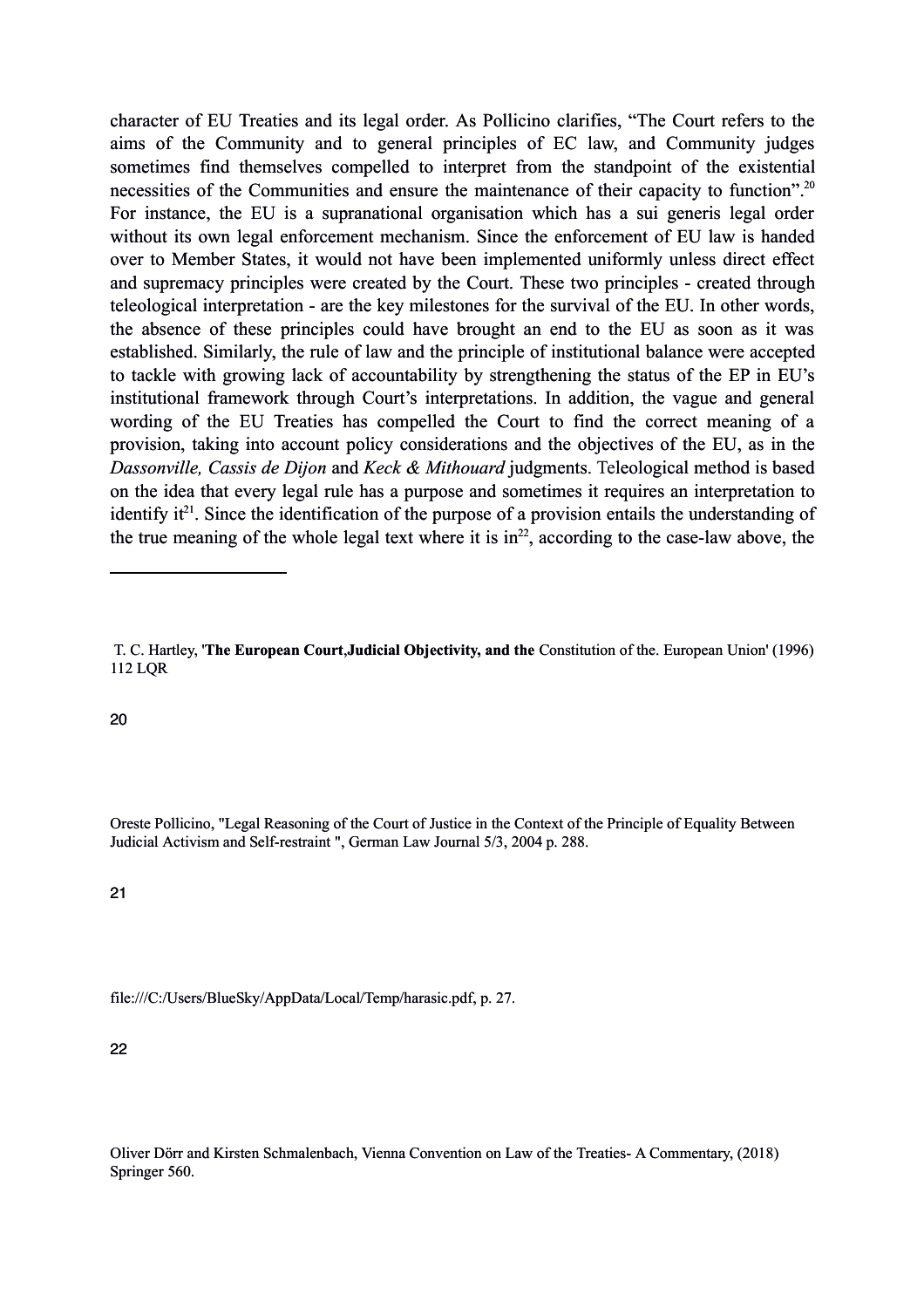Court has been doing exactly that. As it is explained by Maduro in EU law, teleological method "… does not refer exclusively to a purpose driven interpretation of the relevant legal rules. It refers to a particular systemic understanding of the EU legal order that permeates the interpretation of all its rules".<sup>[23](#page-7-0)</sup>

Under these circumstances, the accusations against Court of being judicial activist or pursuing objectives of the EU at the expense of the Member States becomes unfounded. In fact, as Kmiec points out there is not a monolithic definition for judicial activism, rather it has distinct and contradictory meanings. However, the interpretative method used or goal-oriented judging can be labeled judical activism, as well as striking down the action of another branch of government or to overturn a judicial precedent.<sup>[24](#page-7-1)</sup> While there is none clear-cut concept for judicial activism, it would be unfair to accuse the Court of being judicial activist in a Union founding on the objective of establishing an "ever closer union among the peoples of Europe". In accordance with this objective, what began as purely an economic union has transformed into an organization including political issues. Since the Treaties only set the framework for the purpose of integration, the needs for this evolution could not have been foreseen by the founding fathers.[25](#page-7-2) Hence, it must be considered that filling in the details might have been left to the Court as a conscious choice due to its interpretive competence under Article 19 (1) TFEU[26](#page-7-3). Indeed, the Bundesverfassungsgericht was right to declare that the Member States as

<span id="page-7-0"></span>23

*Miguel Poiares Maduro* , Interpreting European Law: Judicial Adjudication in a Context of Constitutional Pluralism, article 8 in the European Journal of Legal Studies, Vol.1, Issue 2, pg. 5, December 2007, available at [http://www.ejls.eu/current.php?id=2](about:blank) ,last visited 22/10/2012

<span id="page-7-1"></span>24

Keenan D. Kmiec, The Origin and Current meanings of Judicial Activism, California Law Review Vol. 92, No. 5 (Oct., 2004), pp. 1441-1477; Britannica "judicial activism", https://www.britannica.com/topic/judicial-activism.

<span id="page-7-2"></span>25

<span id="page-7-3"></span>Pollicino, p. 298.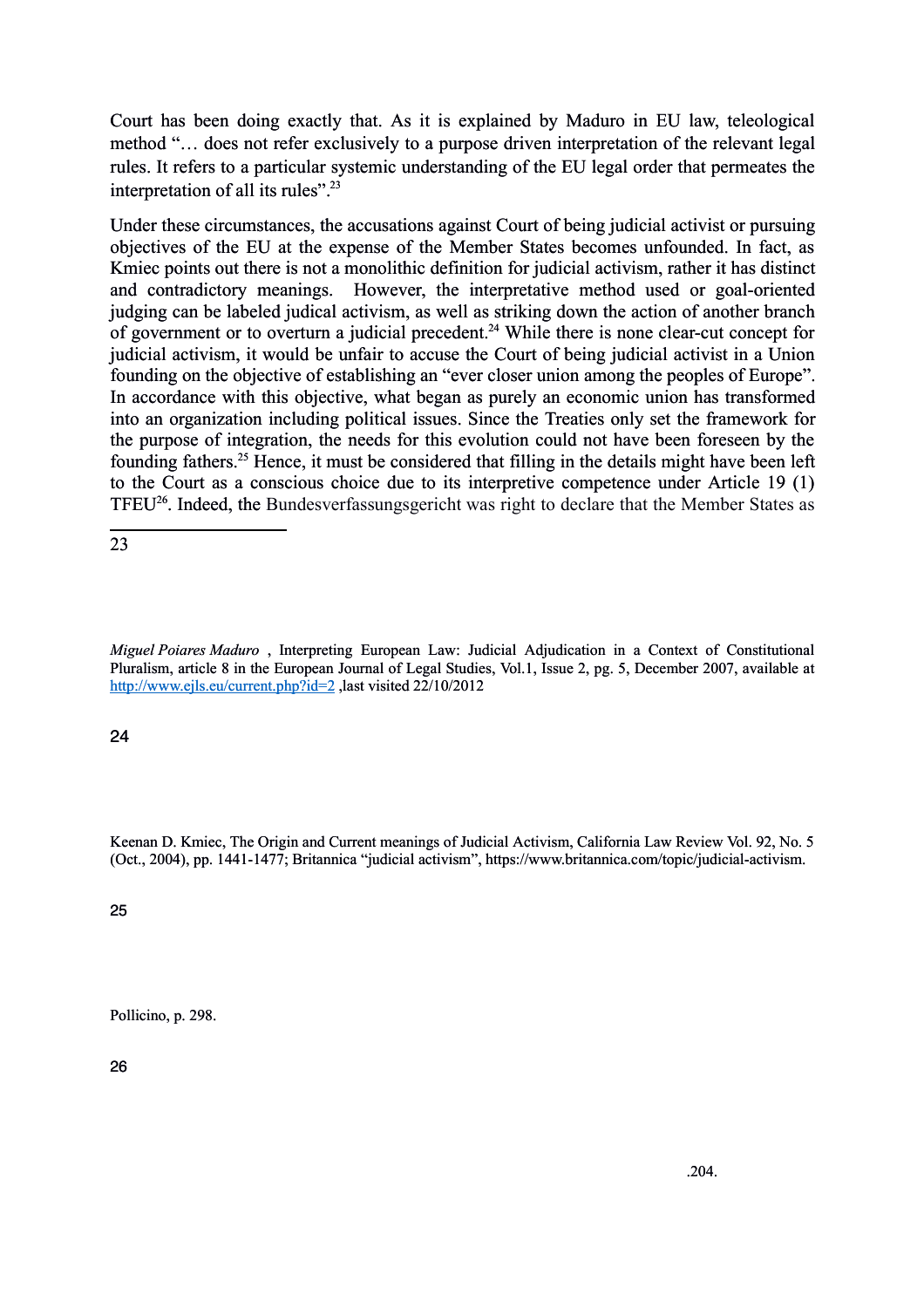"the Masters of the Treaties" since the aims as well as the objectives of the EU set under Article 3 are their will and the Court, as it now considers, has to take them into consideration whenever an interpretation of Treaties is needed.

All in all, The European Union is an organization founded by international treaties spanning ultimate goals without specifying the path to be followed to achieve them precisely. While the aims and objectives clearly defined under Article 3 TEU, the path would be determined in accordance with the framework drawn in the Treaties. In this context, the Court has the responsibility to find out the real purpose of the provisions with respect to the will of the Masters of the Treaties through its interpretive power. As long as it interprets the provisions of the Treaties within the context of whole text, the accusations of judicial activism will go no further than a claim. However without the principles of direct effect and supremacy or the rule of law, democracy and institutional balance, the European Union could not exist and operate.

## **The EU Values in the EU**

The Treaty of Amsterdam introduced the the founding principles of the EU which are liberty, democracy, respect for human rights and fundamental freedoms, and the rule of law into the EU Treaties for the first time as an express provision. Yet, the Treaty of Lisbon not only modified those founding principles into values<sup>[27](#page-8-0)</sup> but also inserted new references to the provision. Today Article 2 TEU provides as follows:

*The Union is founded on the values of respect for human dignity, freedom, democracy, equality, the rule of law and respect for human rights, including the rights of persons belonging to minorities. These values are common to the Member States in a society in which pluralism, non-discrimination, tolerance, justice, solidarity and equality between women and men prevail.*

Although Article 2 TEU is envisaged for Member States, the candidate states are also bound by these values through Article 49 TEU and also Copenhagen political criteria. In other words, these values are not only preconditions for becoming a Member State but also the values that must be preserved and promoted even after acquiring membership.

# *The Importance of EU Values for the EU*

It is obvious that the aim of the EU is not only an economic integration any more. As it is enumerated in Article 3(1) TEU ' … to promote peace, its values and the well-being of its peoples …' are also the aims of the EU. Indeed, all the Member States and the EU are legally obliged to cooperate with each other in order to achieve these aims.<sup>[28](#page-8-1)</sup> As a supranational

<span id="page-8-1"></span><span id="page-8-0"></span>Dimitry Kochenov, "The Acquis and Its Principles: The Enforcement of the 'Law' vs. the Enforcement of ' in the European Union Values' in A. Jakab and D. Kochenov (eds), The Enforcement of Eu Law and Values: Ensuring Member States' Compliance Justice (Oxford: OUP, 2016), 9-10.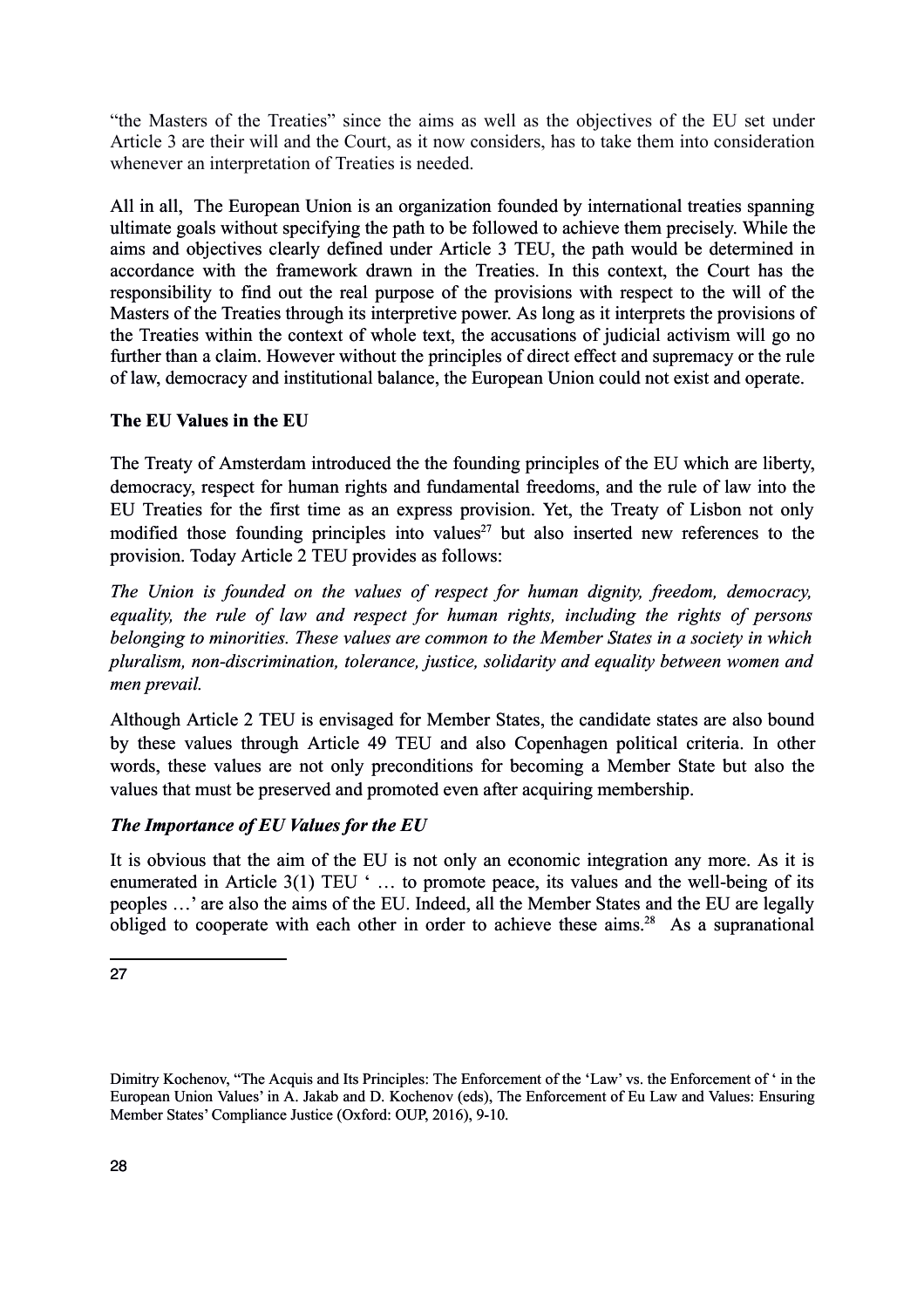organisation, the functioning and survival of EU depend on EU legal order which entails uniform application through the EU in which pluralism, non-discrimination, tolerance, justice, solidarity and equality between women and men prevail. In addition, since the EU has limited power of enforcement under primary law, EU law is required to be enforced by Member States.<sup>[29](#page-9-0)</sup> The achievement of the objectives of the EU requires the sincere cooperation of the Union and its Member States in the fulfillment of the tasks arising from the Treaties, avoiding any measures that might endanger the achievement of the EU's objectives pursuant to Article 4(3).[30](#page-9-1) With this provision, Member States are expected not to ignore EU values based on constitutional initiatives and to help the Union fulfill its promotion of value mission.<sup>[31](#page-9-2)</sup> However just sincere cooperation is not enough for this, mutual trust among the Member States is also required. Advocate Genaral Sharpston explained mutual trust as follows.<sup>[32](#page-9-3)</sup>

<span id="page-9-0"></span>29

https://www.europarl.europa.eu/factsheets/en/sheet/6/sources-and-scope-of-european-union-law

#### <span id="page-9-1"></span>30

Katalin J Cseres, 'Rule of Law Values in the Decentralized Public Enforcement of EU Competition Law', Andras Jakab and Dimitry Kochenov (eds.), The Enforcement of EU Law and Values: Ensuring Member States Compliance (OUP, 2017) 195.

<span id="page-9-2"></span>31

Christopher Hillion, 'Overseeing the rule of law in the European Union: Legal mandate and means' (2016) SİEPS 2 < [https://www.sieps.se/en/publications/2016/overseeing-the-rule-of-law-in-the-european-union-legal](about:blank)[mandate-and-means-20161epa/>](about:blank) accessed 07 February 2022.

<span id="page-9-3"></span>32

Cases C-715/17, C-718/17 and C-719/17 *Commission v Poland, Hungary and the Czech Republic* ECLI:EU:C:2019:917, Opinion of Advocate General Sharpston para 243.

Christopher Hillion, 'Overseeing the rule of law in the European Union: Legal mandate and means' (2016) SİEPS 2 < [https://www.sieps.se/en/publications/2016/overseeing-the-rule-of-law-in-the-european-union-legal](about:blank)[mandate-and-means-20161epa/>](about:blank) accessed 07 February 2022.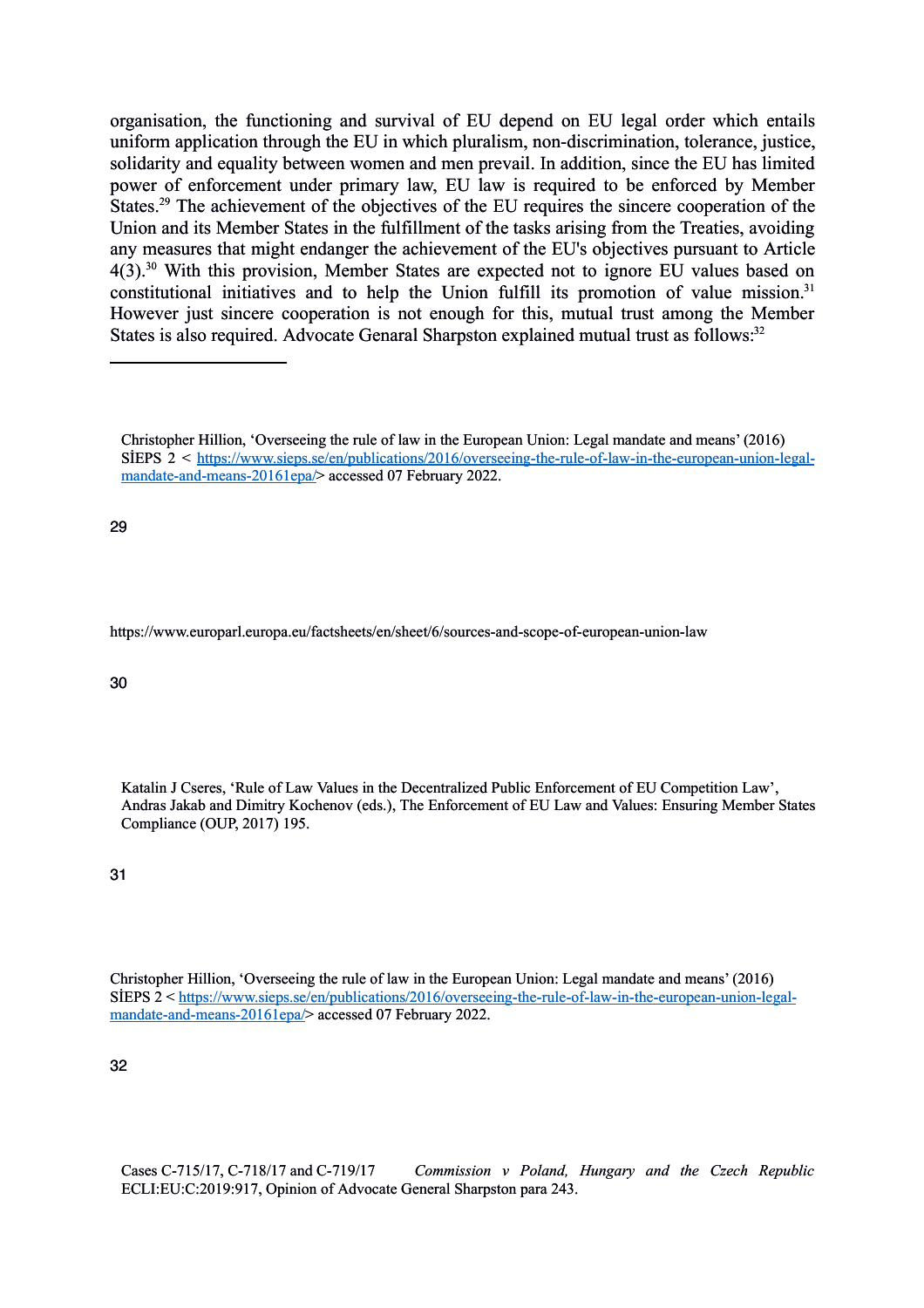'... the Member States are obliged, ... to ensure in their respective territories the application of and respect for EU law, and to take for those purposes any appropriate measure, whether general or particular, to ensure fulfilment of the obligations arising out of the Treaties or resulting from the acts of the institutions of the EU'. As a result, the achievement of the Union's objectives requires the uniform application of Union law in all Member States, based on sincere cooperation and mutual trust. And this can only be possible with the embracement of the values laid down in article 2 by all EU Member States. Moreover, these values are also adopted as accession criteria in article 49 in order to protect the proper functioning and the survival of the European Union by preventing the accession of ineligible states.

On the other hand, the values included in Article 2 are intertwined concepts and cannot be considered solely. For instance while rule of law is directly related to equality, democracy, the protection of fundamental rights includes liberty, democracy and rule of law. Therefore, it can be said that article 2 actually determines one of the preconditions regarding the states that could become members of the EU through describing the governmental policy that EU Member States should have. As a matter of fact, the governmental policy in which all these values are included is liberal democracy and the functioning of the European Union seems to depend on the existence of Member States governed by liberal democracy. Thus, the adoption and promotion of these values are a crucial prerequisite not only for launching accession negotiations and signing a treaty of accession, but also for the Member States to sustain the survival of the EU after accession. While article 49 TEU set out the values as a precondition for the accession, the second sentence of the Article 2 TEU emphasizes them as *sine qua non* for the Member States.

To cut it short, both a uniform application of EU law and the main principles, sincere cooperation and mutual trust, which serve the EU to survive and reach its goals can only be exist if only all the Member States have a governmental policy that embraces these values.

### *The Protection of EU Values*

There are three procedures that can be used to protect the EU values in the EU legal order. While the Article 7(2) TEU procedure can be invoked only in case of a 'serious and persistent breach by a Member State' of the values laid down in Article 2, the infringement procedures set out in Article 258-260 TFEU and the preliminary ruling procedure laid down inArticle 267 TFEU as an indirect enforcement tool can be the other tools to apply for.

#### *Article 7 TEU*

Article 7 provides a two-stage political mechanism to ensure that all EU countries respect the EU common values set out in Article 2. The preventive mechanism, laid down in Article 7 (1) TEU, which can be invoked only in case of a 'clear risk of a serious breach' provides the Council to warn the Member State in question before a 'serious breach' has actually occured. Only if the serious violation has persisted for a period of time, the sanctioning mechanism, set out in Article 7(2) TEU, which allows the Council to suspend the certain rights of the Member State concerned stemming from EU Treaties can be activated.

It is not clear from the wording of Article 7 what serious breach of the values is, the European Parliament has explained it and the scope of Article 7 through its resolution of 17 September 2020. According to this document "*the scope of Article 7 of the Treaty on European Union is not confined to areas covered by Union law, as indicated in the Commission's Communication of 15 October 2003. therefore, the Union can assess the*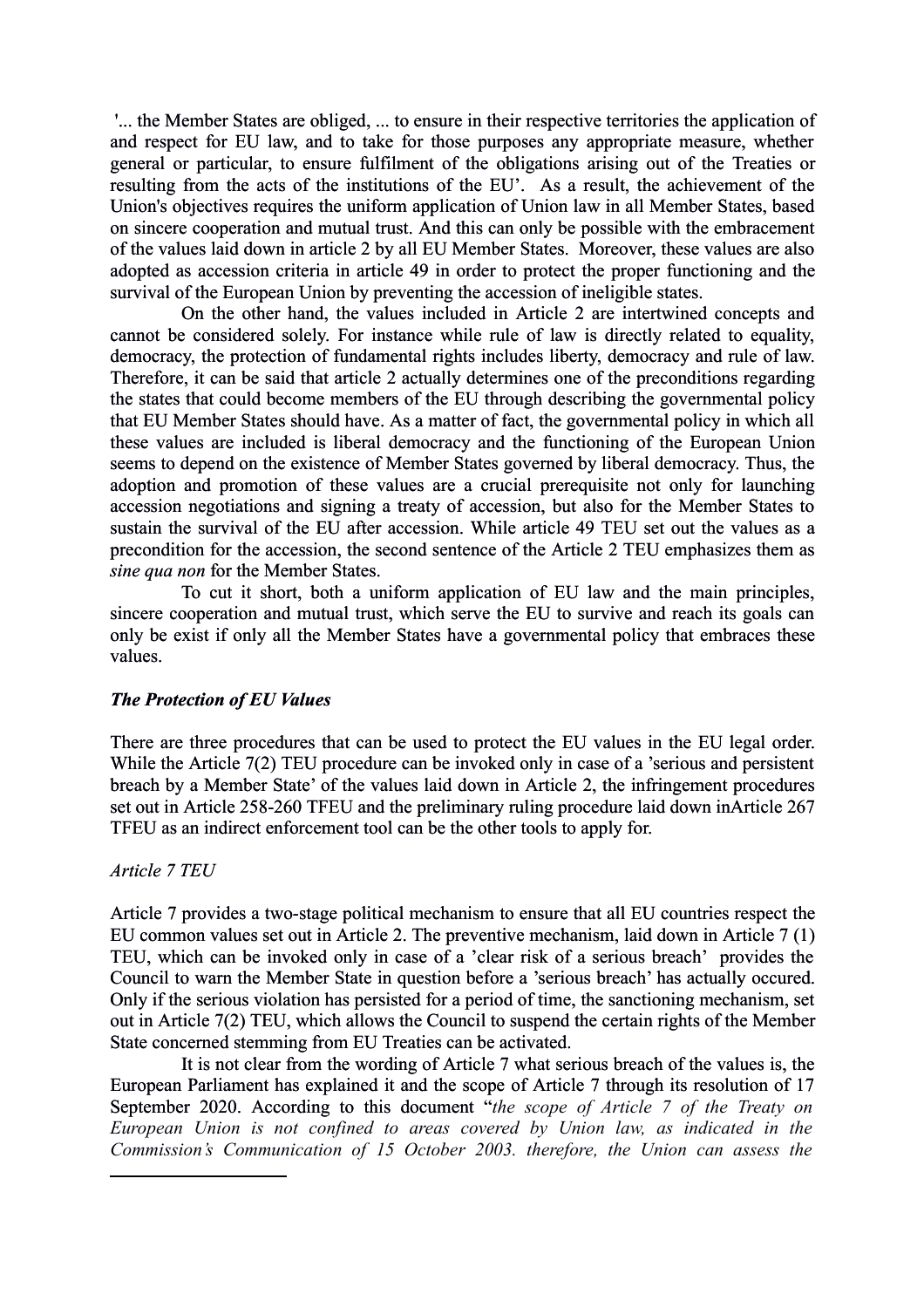*existence of a clear risk of a serious breach of the common values referred to in Article 2 of the Treaty on European Union not only in the event of a breach in this limited field but also in the event of a breach in an area where the Member States act autonomously. Also, this assessment derives from whereas any clear risk of a serious breach by a Member State of the values referred to in Article 2 of the Treaty on European Union does not concern solely the individual Member State where the risk materialises but has a negative impact on the other Member States, on mutual trust between Member States and on the very nature of the Union*."<sup>[33](#page-11-0)</sup> Since the resolution is about the rule of law backsliding in Poland, the EP states that the amendments made on the functioning of the legislative and electoral system, the independence of the judiciary and the rights of judges, the protection of fundamental rights are all her concerns.[34](#page-11-1) The rule of backsliding and also the violations of the other EU values in both Poland and Hungary are a result of change of governmental policy in both states and if the current governmental policy had been in place at the time of signing the accession agreements, both countries would not have been accepted for membership on the grounds that they did not meet the conditions in Article 49. Hence, the scope of Article 7 TEU includes changes of governmental policy that transforms the regime into illiberal democracy in Member States which threat the functioning or the survival of the EU.

However, the requirement of a high decision-making threshold in the Council and in the European Parliament to suspend the certain rights of a Member State in question makes the application of sanction mechanism troublesome. The Member States refrain to invoke the sanction mechanism due to worries that the mechanism may in turn be used against them<sup>[35](#page-11-2)</sup>.

For the first time in EU's history, Article 7(1) mechanism was initiated against Poland and Hungary due to a clear risk of a serious breach of the rule of law and EU values which derive from the transformation of the regime into authoritarianism in both countries, but the attempt failed on the ground that the threat of these two states to block the invocation

#### <span id="page-11-0"></span>33

European Parliament resolution of 17 September 2020 on the proposal for a Council decision on the determination of a clear risk of a serious breach by the Republic of Poland of the rule of law [\(COM\(2017\)0835](about:blank) – [2017/0360R\(NLE\)\)](about:blank).

<span id="page-11-1"></span>34

Ibid.

<span id="page-11-2"></span>35

Gloria Budo, 'EU Common VAlues at Stake: Is Article 7 TEU an Effective Protection Mechanism?', Barcelona Center for International Affairs, 01 May 2014 [<https://www.cidob.org/en/publications/publication\\_series/documents\\_cidob/eu\\_common\\_values\\_at\\_stake\\_is\\_](about:blank) article 7 teu an effective protection mechanism> accessed 13 April 2022.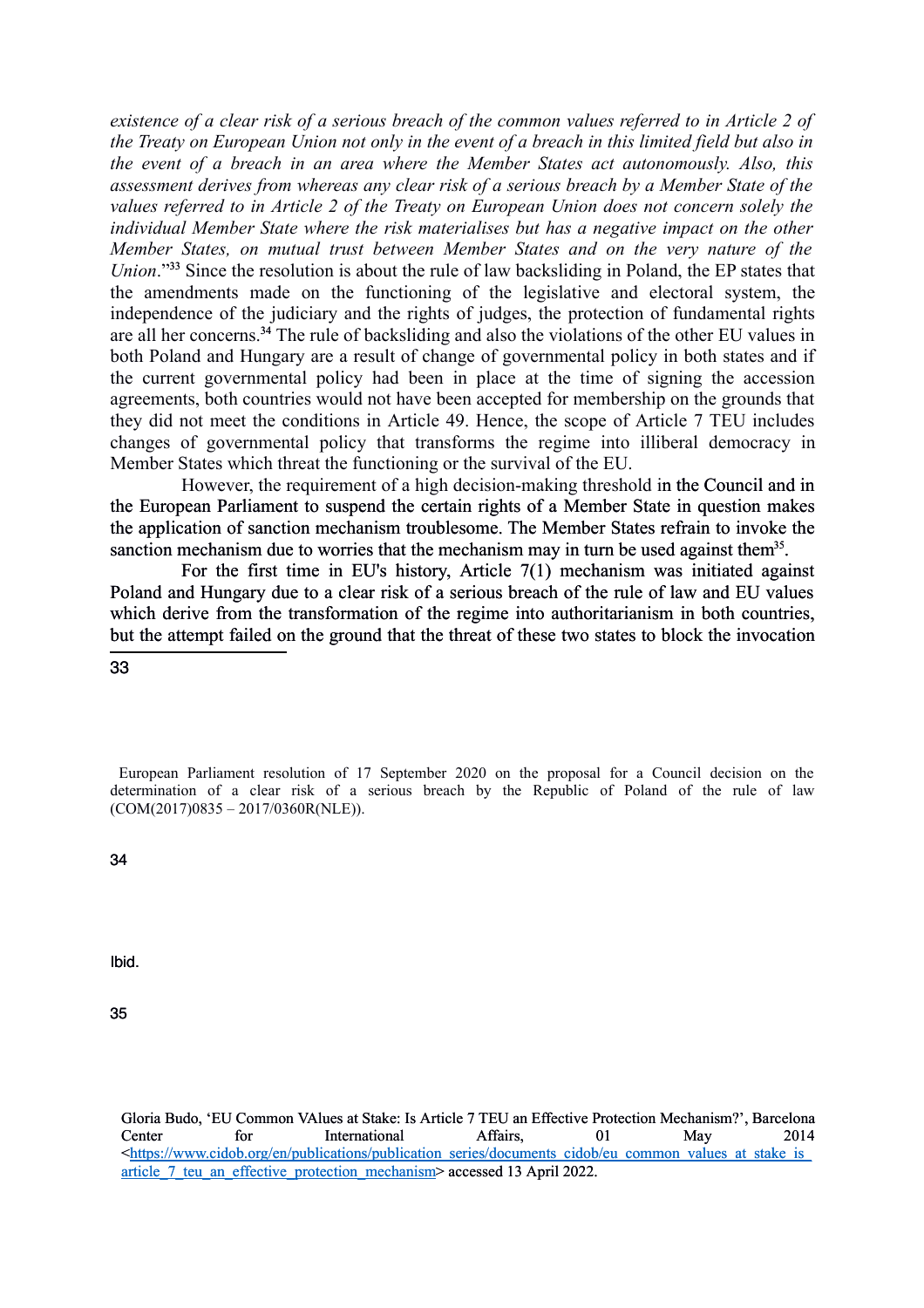of the sanction mechanism. [36](#page-12-0) Thus, purely political nature of this mechanism that relies on Member States' willingness to take action makes it difficult to implement.

## *The Preliminary Ruling Procedure*

The preliminary ruling procedure is laid down in Article 267 TFEU. This procedure is invoked in cases where the interpretation or validity of an EU law is in question by the national courts, including guidance from the Court empowering them to set aside national measures, on their own authority, that runs counter to the EU law.<sup>[37](#page-12-1)</sup> The preliminary ruling given by the Court is legally binding not only on the national court which referred it but also on all Member States and their authorities in order to ensure the uniform application of the EU.

The procedure has been triggered by several Member States' national courts regarding the violation of EU values. Although in none of these cases the Court based its decision directly on the non-compliance of Article 2 or Article 49 TEU, the Court's recent case law established through teleological interpretation on enforcement of the value of rule of law is defined as 'truly revolutionary'.[38](#page-12-2)

The first case where the Court discussed the rule of law in the terms of effective judicial protection and judicial protection was *Portugese Judges*. [39](#page-12-3) The Court stated that

<span id="page-12-0"></span>36

Reuters staff, 'Poland says it will block any EU sanctions against Hungary' [<https://www.reuters.com/article/us](about:blank)[eu-hungary-poland-idUSKCN1LT0ND>](about:blank) accessed 07 February 2022; Jan Cienski and Maia de La Baume, 'Poland strikes back at EU on media law' (Politico, 08 January 2016) [<https://www.politico.eu/article/poland](about:blank)[strikes-back-at-eu-on-media-law-frans-timmermans-stepkowski-andrzej-duda/>](about:blank) accessed 09 May 2022.

<span id="page-12-1"></span>37

https://eur-lex.europa.eu/legal-content/EN/TXT/?uri=legissum:l14552

<span id="page-12-2"></span>38

<span id="page-12-3"></span>Kim Lane Scheppele, Dimitry Vladimirovich Kochenov and Barbara Grabowska-Moroz, 'EU Values Are Law, after All: Enforcing EU Values through Systemic Infringement Actions by the European Commission and the Member States of the European Union' (2020) 39/1 Yearbook of European Law p. 6.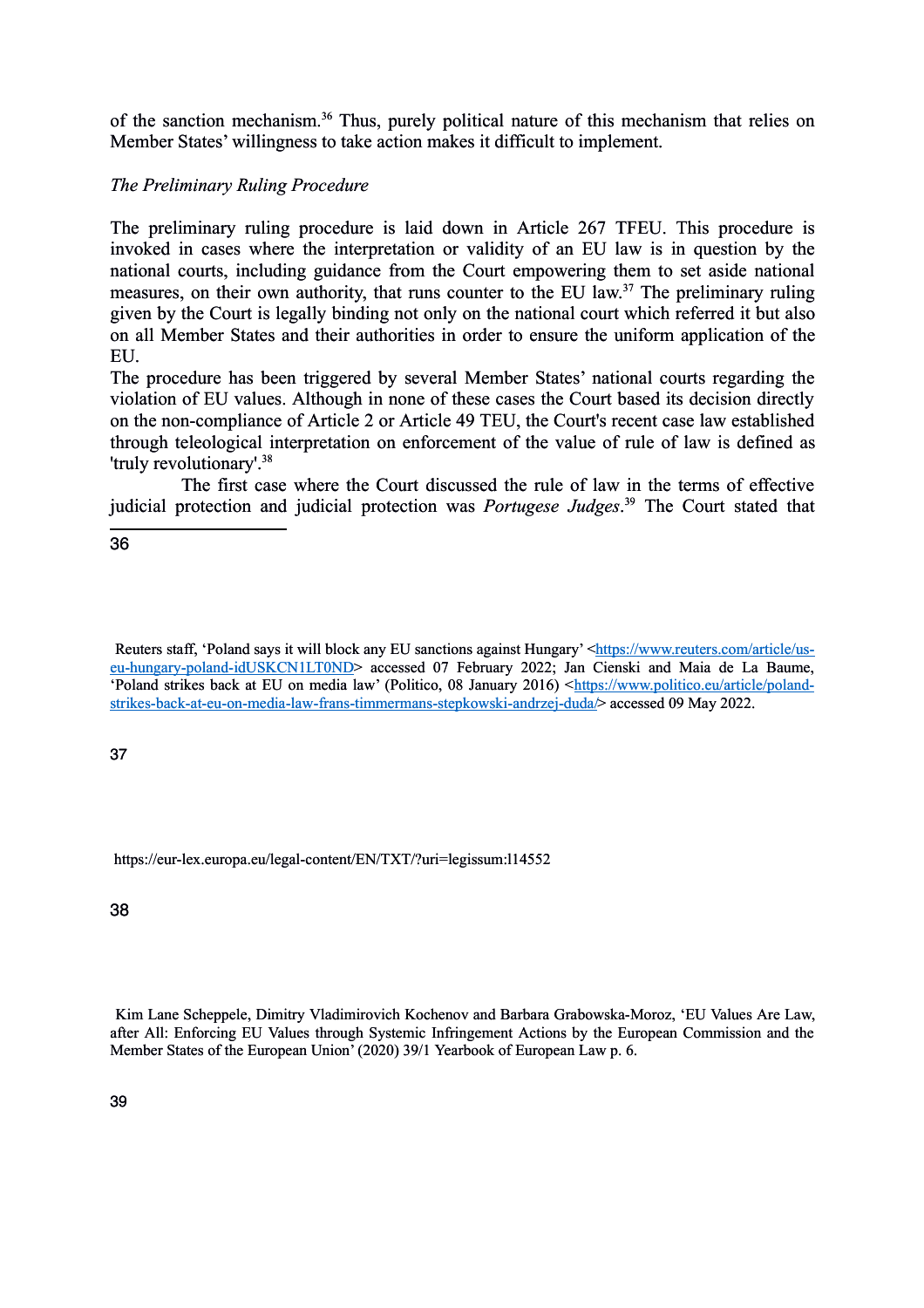Article 19(1) not only gives a concrete expression to the value of the rule of law specified in Article 2, but also empowers the responsibility of ensuring judicial review in the EU legal order to the Court and the national courts.<sup>[40](#page-13-0)</sup> The Court based its decision on the relationship of two concepts, sincere cooperation and mutual trust, with the second subparagraph of Article 19(1) TEU, on the grounds that the effective judicial protection is a general principle of EU law stemming from the constitutional traditions common to the Member States.<sup>[41](#page-13-1)</sup> And the relationship between effective judicial protection and judicial independence was linked to the fundamental right to an effective remedy set out in Article 47 of the Charter of Fundamental Rights.<sup>[42](#page-13-2)</sup> Although the Court emphasized, 'respect for the rule of law as a value, is the basis for common trust between the national judiciaries within the  $EU^{\{4\}}$  it was discussed through Article 19 rather than Article 2 and 49 TEU.

The question referred to the Court in case C-216/18 was whether Ireland should surrender a Polish national to Poland via a European Arrest Warrant, despite negative reports from the Vienna Commission about the independence of the Polish judiciary.<sup>[44](#page-13-4)</sup> Since the

<span id="page-13-0"></span>40

Ibid. para. 32

<span id="page-13-1"></span>41

Case C-64/16 (n 40) para.34-35.

<span id="page-13-2"></span>42

Ibid. para. 41.

<span id="page-13-3"></span>43

<span id="page-13-4"></span>[Protecting the rule of law in the EU \(europa.eu\);](about:blank) Case C-64/16 (n 40) para.30.

Case C-64/16 *Associação Sindical dos Juízes Portugueses v Tribunal de Contas* ECLI:EU:C:2018:117.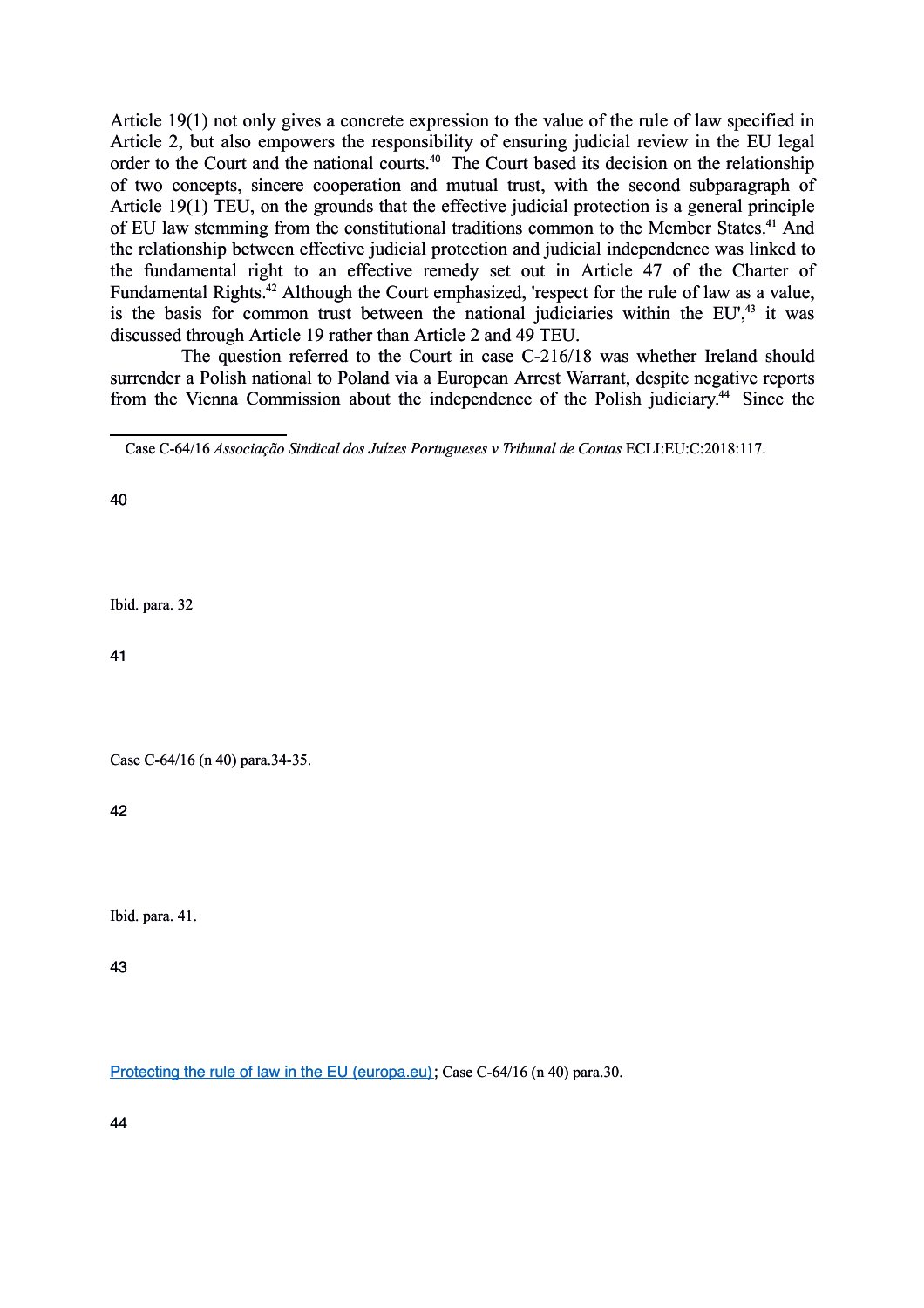European Arrest Warrant is generally based on mutual trust between national judiciaries, "*not only the decision on executing a European arrest warrant, but also the decision on issuing such a warrant, must be taken by a judicial authority that meets the requirements inherent in effective judicialprotection – including the guarantee of independence*".[45](#page-14-0) The existence of effective judicial review requires '*... the national courts, tribunals and the CJEU to ensure the full application of EU law in all Member States and the judicial protection of the rights of* individuals under that law'.<sup>[46](#page-14-1)</sup> The Court has recognized that there may be limitations on the principles of mutual recognition and mutual trust between Member States in case of exceptional circumstances, such as not having a right to a fair trial. Similarly to the *Portuguese Judges* case, the Court linked Article 19 to the value of the rule of law rather than relying directly on Article 2 and the independence of the judiciary.

*Repubblika[47](#page-14-2)* case was the first decision where the Court linked the rule of law and the judicial independence with Articles 2 and 49 TEU directly through introducing a new principle called non-regression. Its importance emerges from the important statements of the Court that '... *compliance by the Member States with these values is a condition for the enjoyment of all the rights deriving from the Treaties and that a State cannot amend its legislation in such a way that would reduce the protection of the value of the rule of law. As such, a Member State is required to ensure that any regression of their laws on the organisation of justice is prevented, by refraining from adopting rules that would undermine the independence of the judiciary'*. [48](#page-14-3) Therefore, the Court, referring to Article 49 and stating

Case C-216/18 PPU *LM* ECLI:EU:C:2018:586.

<span id="page-14-0"></span>45

Case C-216/18 PPU *LM* ECLI:EU:C:2018:586, para. 56.

<span id="page-14-1"></span>46

Case C-216/18 PPU *LM* ECLI:EU:C:2018:586 para 50-51; Scheppele et al pp. 6-7.

<span id="page-14-2"></span>47

<span id="page-14-3"></span>Case C-896/19, *Repubblika v Il-Prim Ministru* ECLI:EU:C:2021:311.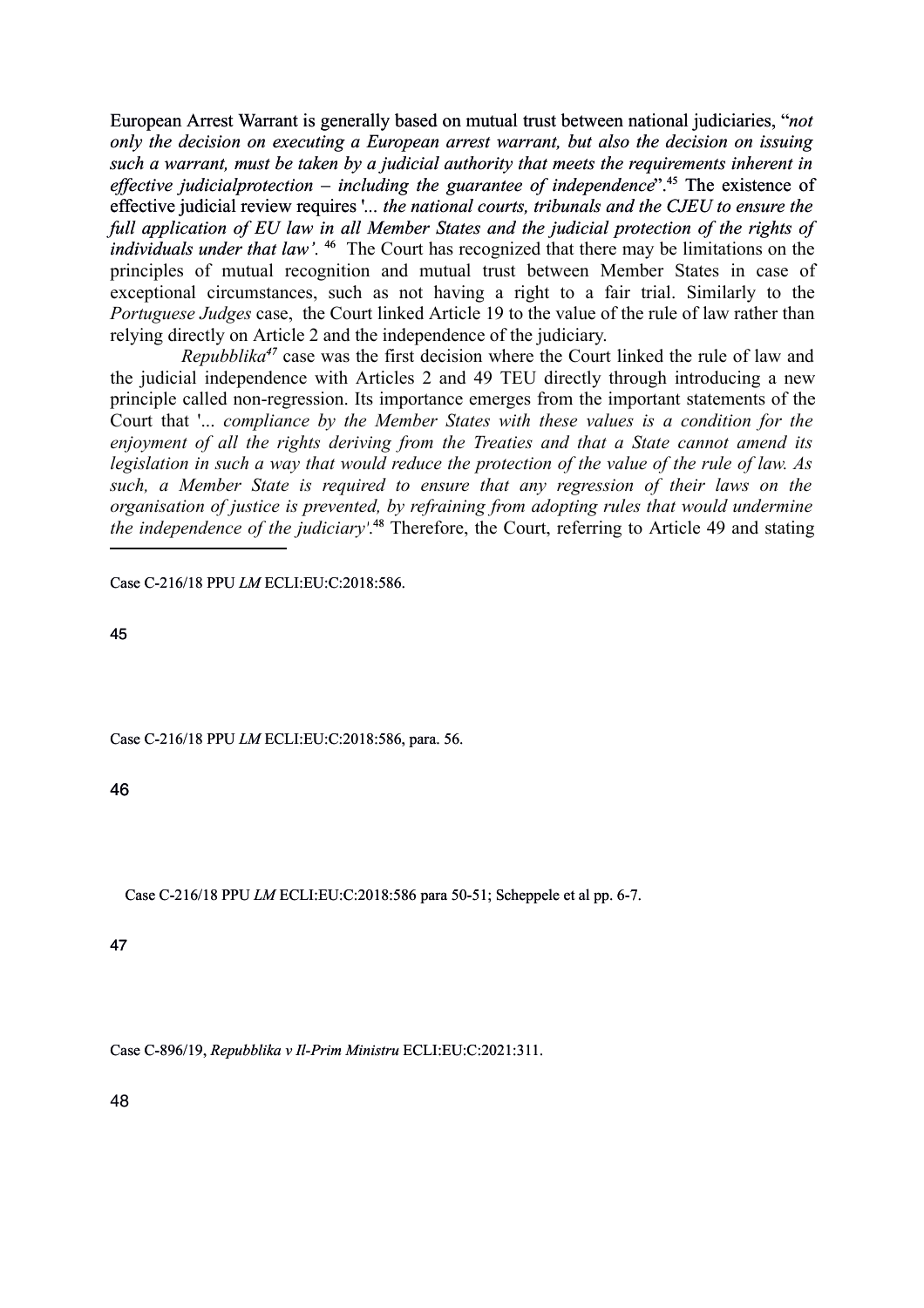the principle of non-regression, stressed that EU values are precondition for EU membership and that any reduction in the protection of these values would constitue a violatation EU law. Moreover, when reading the Article 49 and the principle of non-regression together, it can evoke the famous customary international law principle -fundamental change of circumstances (*rebus sic stantibus doctrine*)-, since any reduction in the protection of EU values in the Member States after their accession to the European Union would threaten the functioning and the survival of the EU.

Although the non-regression principle was not implemented in *Repubblika*, as predicted it has used as a legal basis in later cases<sup>[49](#page-15-0)</sup> such as *Romanian Judges Forum*,<sup>[50](#page-15-1)</sup> *Poland's Disciplinary regime for judges* and *Muzzle Law.[51](#page-15-2)*

As a result, since the *Portuguese Judges* case the Court has evolved a well-established andcoherent case-law on the rule of law backsliding.<sup>[52](#page-15-3)</sup> In addition, the non-regression principle introduced in *Repubblika* has the potential to be used in case of any reduction that threatens the functioning and survival of the EU in the protection of EU values. Since

<span id="page-15-0"></span>49

For a detailed legal analysis see Laurent Pech, "*Protecting Polish Judges from Political Control: A brief analysis of the ECJ's infringement ruling in Case C-791/19 (disciplinary regime for judges) and order in Case C-204/21 R (muzzle law)", VerfBlog,* 2021, < [https://verfassungsblog.de/protecting-polish-judges-from-political-control/>](about:blank) accessed 10 May 2022.

<span id="page-15-1"></span>50

Joined Cases C-83/19, C-127/19, C-195/19, C-291/19, C-355/19 and C-397/19, *Asociaţia 'Forumul Judecătorilor din România and Others v Inspecţia Judiciară and Others* ECLI:EU:2021:393.

<span id="page-15-2"></span>51

*Case C* -791/19 *Commission v*. *Poland* (Régime disciplinaire des judges), *EU*:*C*:2021:596; and also Case C-204/21 R *Commission v* Republic of *Poland* EU:C:2021:878.

<span id="page-15-3"></span>52

For full list of cases and detailed analysis see [ECJ case law on judicial independence \(europa.eu\)](about:blank)

Mathieu Leloup, " *Repubblika: Anything new under the Maltese Sun?: The ECJ rules on the system of the appointment of judges in Malta", VerfBlog,* 2021, [https://verfassungsblog.de/repubblika/](about:blank) accessed 10 May 2022.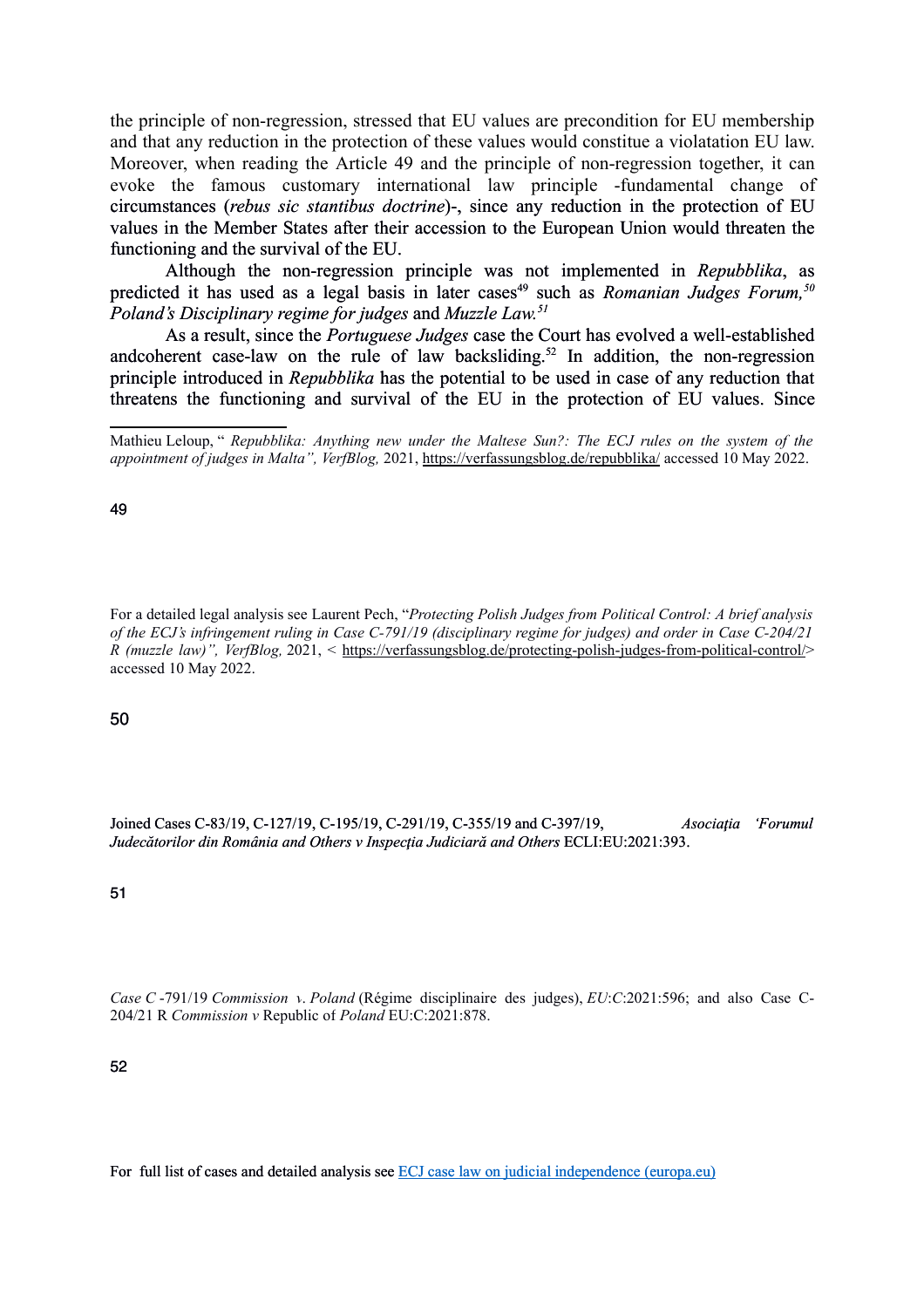respecting and promoting EU values is a prerequisite for EU membership, Member States are considered to meet this condition. From that, considering the importance of this condition for the functioning and survival of the EU, it might be considered that Article 49 and 2 are violated if a serious and persistent regression in these values jeopardizes the functioning of the Union. Therefore, preliminary ruling procedure could be the way to make the violating State come into line through interpretive power of the Court as long as national courts apply for preliminary ruling procedure.

#### *The Infringement Procedure*

The infringement mechanism is one of the enforcement mechanisms set out under ARticle 258 and 259 TFEU that can be invoked where Member States fail to implement a provision that is directly enshrined in EU law, by the Commission or any of the Member States. From that, the Commission as the guardian of EU Treaties, and any of the Member States can initiate this mechanism against a Member State of the EU committing serious and persistent violation of founding EU values. Indeed, the Commission applied for infringement mechanism against the rule of law backsliding taking place in Poland and Hungary for several years. In all these cases, the Court held that Poland and Hungary had failed to fulfill their obligations stemming from Article 19 (1) and Article 47 CFR that gives a concrete expression to the value of the rule of law specified in Article 2. However, since the court's jurisdiction is limited to a legally binding determination of a breach of EU law, the only sanction envisaged in case of non-remedy of the breach of EU law is financial penalty which could be useless unless the violation is remedied. On the other hand, interim measure laid down in ARticle 279 TFEU can be requested from the Court through infringement procedure in order to prevent the damage only if the situation is urgent and the prima facie validity of the factual and legal arguments that justify the acceptance of the application.<sup>[53](#page-16-0)</sup> the case-law has added another cumulative condition, balance of interest, to implement interim measure, which means that 'the judge hearing such an application must, ... also weigh up the interests involved'.<sup>[54](#page-16-1)</sup>

However, this procedure remained ineffective against the ongoing rule of law crisis in Poland. Poland not only ignored the Court's interim measure decision but also the financial penalty ordered by the Court due to the non-compliance of its decisions.<sup>55</sup> And unfortunately there is no other enforcement/sanction mechanism envisaged in EU Treaties to cease Poland's

Koen Lenaerts and Matthew Radley, 'Recent Case Law of the European Court of Justice in Interim Measure Cases'(2016) 1 European Law Reporter 2; Orzan (n 95) 200.

<span id="page-16-0"></span><sup>53</sup>

<span id="page-16-1"></span>Paul Craig and Gráinne de Búrca, *EU Law: Text, Cases and Materials* (5th ed, OUP, 2011) 439; Massimo Francesco Orzan, 'The Procedurel Features of Interim Relief Before the Court of Justice of the European Union' in Fulvio Mario Palombina, Roberto Virzo, Giovanni Zara (eds.), *Provisional Measures Issued by International Courts and Tribunals* (Springer 2021) 200.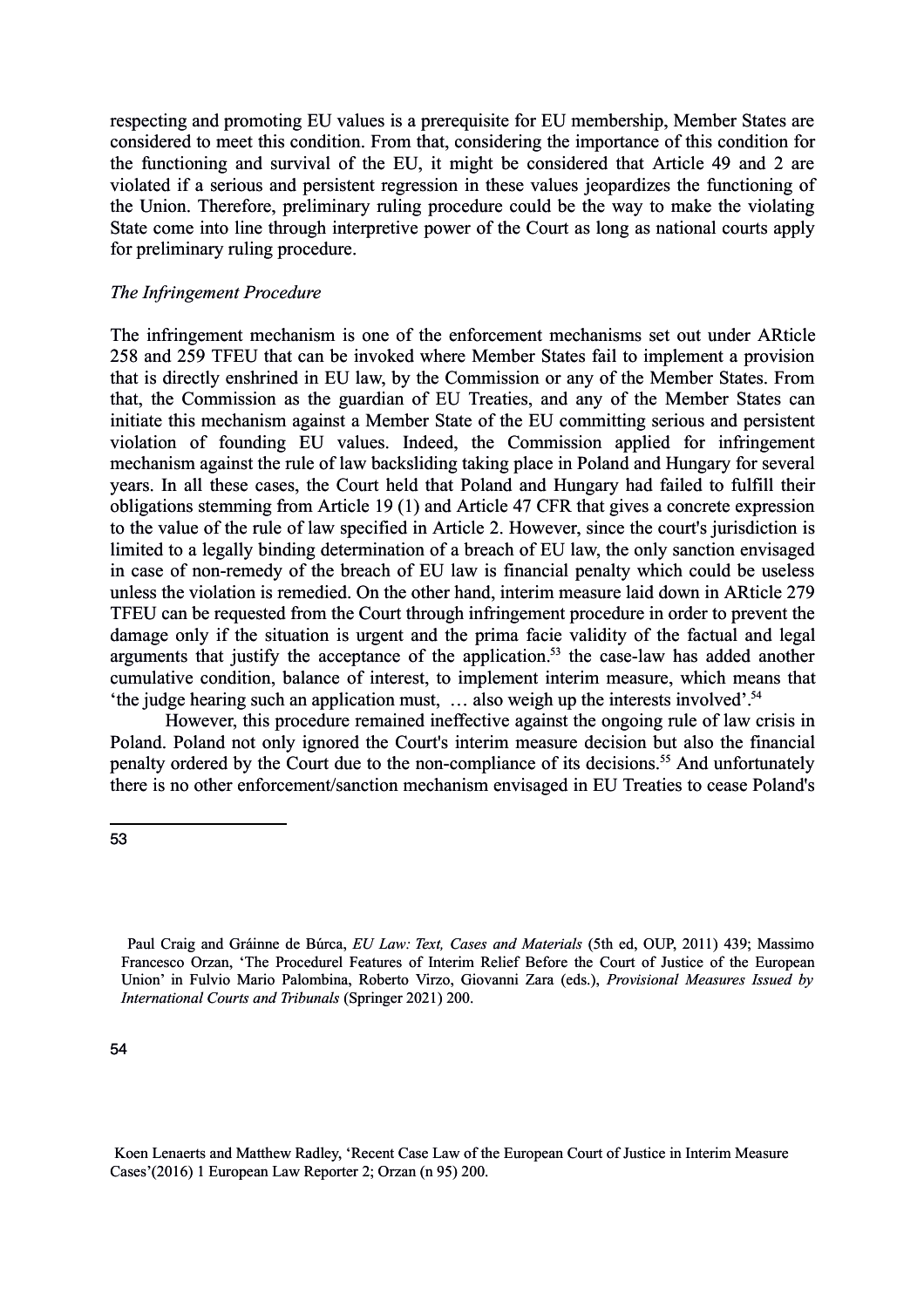violation. Therefore if the Member States do not complied with Court's decisions, as Poland did, while the breach of EU law continues they still enjoy the advantages of membership.

All in all, all three mechanisms discussed above seem insufficient for different reasons. While Article 7 could not be implemented due to its political nature, preliminary ruling and infringement procedures could be ineffective as it would be enforced by the violating Member State.

## **An Alternative Way to Protect the EU Values?**

As laid down in ARticle 49 TEU, the respect for and promotion of fundamental values of the EU are preconditions for joining the EU. However, the Member States are also obliged to this condition as it is explained in the decision of the Court where Poland and Hungary challenges the legality of Rule of Law Conditionality Regulation.<sup>[56](#page-17-0)</sup> According to the Court, the values contained in Article 2 TEU are not only define the very identity of the European Union as a common legal order, but also legally binding obligations for the Member States.<sup>[57](#page-17-1)</sup> Indeed, these values constitute the essential basis of EU's constitutional identity.[58](#page-17-2) In other words if the reduction in the protection of the values occured now had existed at the time of accession to the European Union, the Treaty of Accession would not have been signed with the Member State in question due to the non-fulfillment of the precondition set out in Article 49. In this

55

Case C -791/19 R ECLI:EU:C:2020:277; Case C-204/21 R-RAP ECLI:EU:C:2021:834; Case C-204/21 R ECLI:EU:C:2021:878; Case C-204/21 R ECLI:EU:C:2021:593.

<span id="page-17-0"></span>56

Case C-156/21 *Hungary* v *Parliament and Council* ECLI:EU:C:2022:97 and C-157/21 *Poland v Parliament and Council* ECLI:EU:C:2022:98.

<span id="page-17-1"></span>57

Case C-156/21 *Hungary* v *Parliament and Council* ECLI:EU:C:2022:97, para. 127, 232.

<span id="page-17-2"></span>58

Ibid.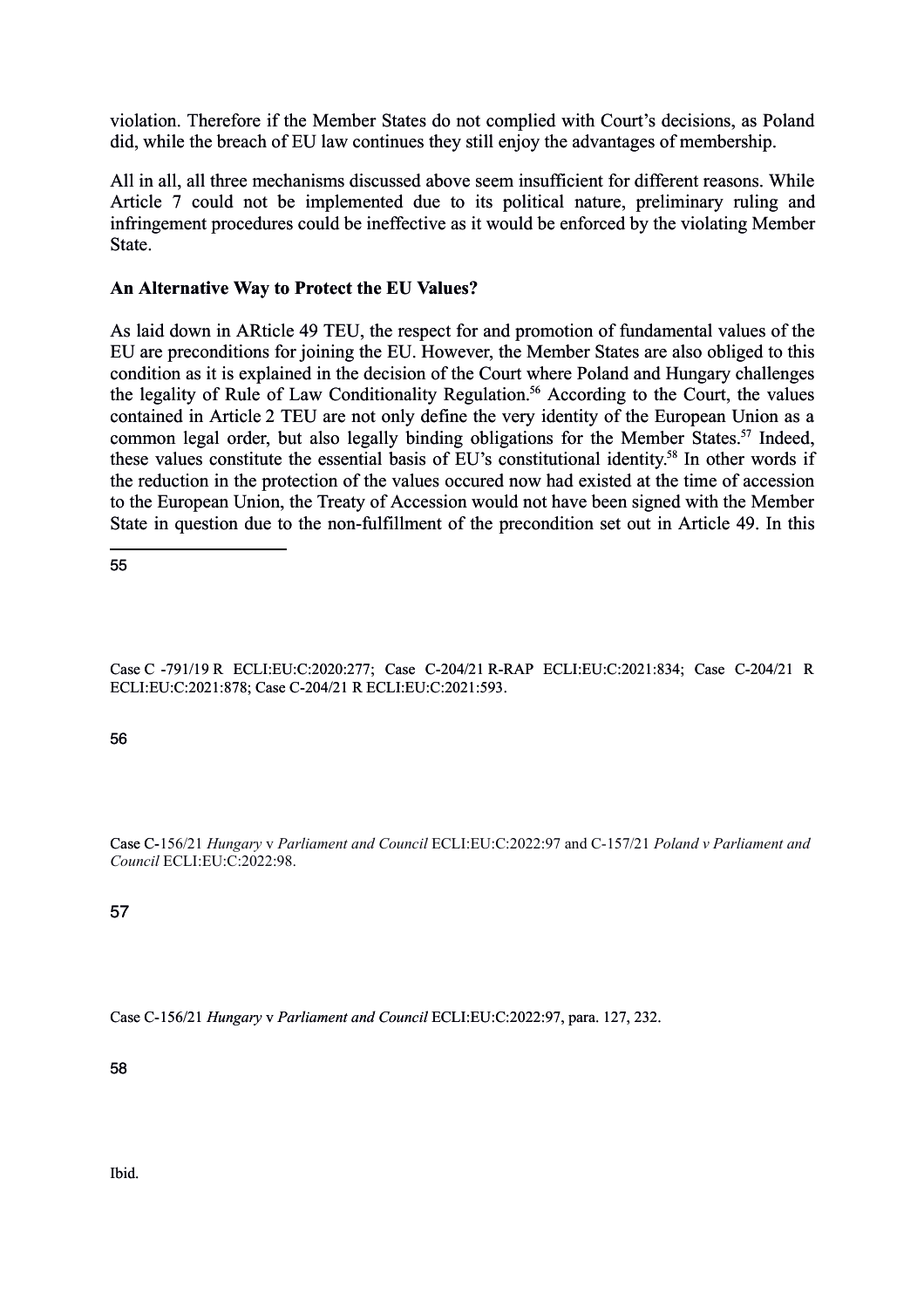context, since the existence of these values constitutes an essential basis of the consent of the parties to be bound by the EU Treaties, a serious and persistent change in terms of regression of both candidate and Member States' laws on the respect for and promotion of these values could not only prevent the participation of the candidate countries, but also may cause the suspension of membership rights arising from the EU Treaties. The functioning of the European Union depends on the uniform application of EU law within the scope of the principles of mutual trust among Member States and sincere cooperation between the EU and its members. This can be possible only if the European Union consists of states that respect for these values. Therefore, the precondition of founding values referred to in Article 49 and Article 2 should be read in conjunction with article 3 and article 4(3), and states should still comply with this condition after the membership.

On the other hand, it is difficult to prove any change as the breach of EU values and a threat to the functioning of the EU. However, a serious and persistent breach of EU values which endures systematically could endanger the survival of the EU, such as that occured in Poland and Hungary.<sup>[59](#page-18-0)</sup> In both these countries, since 2010 right-wing populist parties have become ruling parties and since then the governmental policies and the regimes of both Member States have been transformed into illiberal democracy and authoritarianism through 'reforms' adopted on constitution, judiciary, media and civil society.[60](#page-18-1) With the change in the governmental policy of both countries, they no longer fulfill the condition related to EU's values which constitutes the essential basis of the consent of the parties to be bound by the EU Treaties. Thus, both Poland and Hungary are also violating the main principles – mutual trust and sincere cooperation – that require Member States to abide by the values set out in Article 2 in order to ensure the functioning of the EU Treaties. Consequently, the serious and persistent breach of EU values that endures systematically could imply to governmental policy changes in the Member States occured after the accession, that would jeopardize the functioning of the EU, as in Poland and Hungary.

In this regard, there are two options for ensuring the compliance of Member States with Article 2. First, where a question related to the violation of founding values referred to it through preliminary ruling, it might be expected from the Court to ground its decision directly on the connection between Articles 2 and 49 TEU through evolving its non-regression principle. Since the respect for the founding values of the European Union is essential for the

<span id="page-18-0"></span><sup>59</sup>

For the explanation of "systemic infrngement "see Kim Lane Scheppele, Dimitry Vladimirovich Kochenov and Barbara Grabowska-Moroz, 'EU Values Are Law, after All: Enforcing EU Values through Systemic Infringement Actions by the European Commission and the Member States of the European Union' (2020) 39/1 Yearbook of European Law

<span id="page-18-1"></span><sup>60</sup>

For a detailed analyze regarding illiberalism and rule of law backsliding in Poland and Hungary see Laurent Pech and Kim Lane Scheppele, 'Illiberalism Within: Rule of Law Backsliding in the EU' (2017) 19 Cambridge Yearbook of European Legal Studies' 3-47; [Miklós Bánkuti,](about:blank) [Gábor Halmai,](about:blank) and [Kim Lane Scheppele,](about:blank) ['Hungary's Illiberal Turn: Disabling the Constitution'](about:blank), (2012) 23/3 Journal of Democracy 138-146